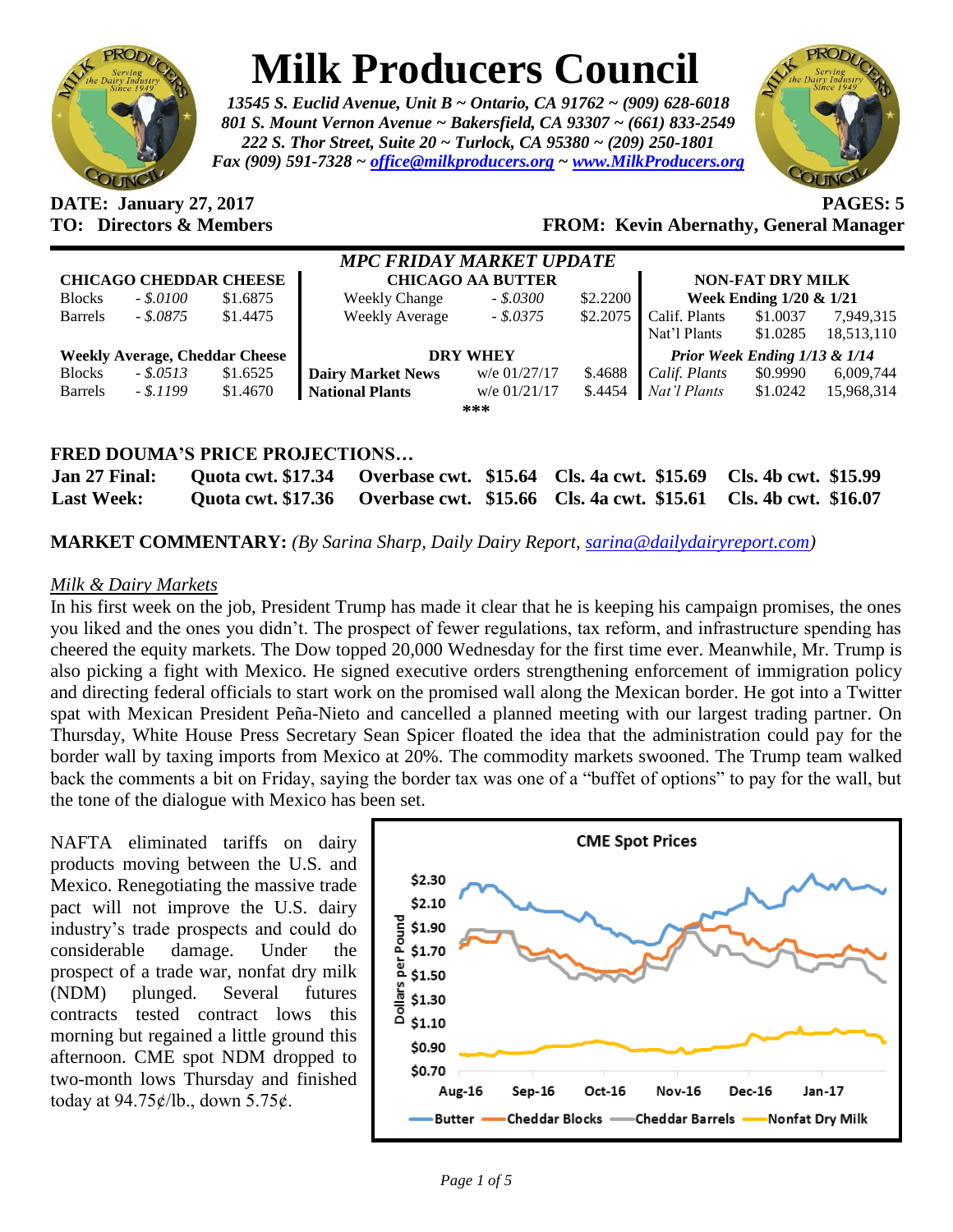

The butter market also took a step back. CME spot butter lost  $3¢$  and finished at \$2.22. At the end of the year, there were 174.9 million pounds of butter in storage, 12.8% more than on December 31, 2015 and the highest end-ofyear stocks in more than a decade. Inventories climbed 13.7 million pounds from November, an unexpectedly large build that puts the strong demand story into question. The cream market is sluggish and the futures are under pressure. But the Friday rebound suggests that butter prices may have fallen far enough for now. Class IV futures posted substantial losses this week. Most contracts were  $50¢$  to  $80¢$  in the red.

CME spot Cheddar block supplies are adequate, while barrels are plentiful. Blocks

slipped a penny this week to \$1.6875. Barrels fell  $8.75¢$  to \$1.4475, the lowest price since October. Most Class III contracts lost 20 to 35 $\phi$ , but losses were more pronounced later in the year. The October contract lost 92 $\phi$ .

There were 1.21 billion pounds of cheese in storage on December 31, 5.3% more than the year before. Cheese stocks climbed 24 million pounds from November to December, the largest December increase since 2012. Furthermore, November cheese inventories were revised upward. The Cold Storage report was decidedly bearish for both cheese and butter.

Chinese imports of cheese, ultra-high temperature milk, and whey products were record large in 2016. China also revealed a healthy appetite for whole milk powder (WMP) in 2016. China imported 74.4 million pounds of WMP in December, up 98.6% from a year ago. For the year, Chinese WMP imports were up 21.3% compared to 2015 but well short of the unsustainable mountains of product China brought-in in 2013 and 2014. In contrast, Chinese skim milk powder (SMP) imports ebbed. In December they totaled 25.1 million pounds, down 26.8% from a year ago. For the year, Chinese SMP imports were 7.9% shy of 2015 volumes.



Continued growth in demand for dairy from China and elsewhere will necessitate commensurate growth among dairy exporters. For now, our competitors overseas are not growing to meet that demand. In New Zealand, December milk collections totaled 2.69 million metric tons, down 2.7% from a year ago. On a milk solids basis, output was 3.1% short of year-ago levels. This deficit is smaller than those reported at the peak in October and November. For the season-to-date, output is down 3% from the 2015-16 season.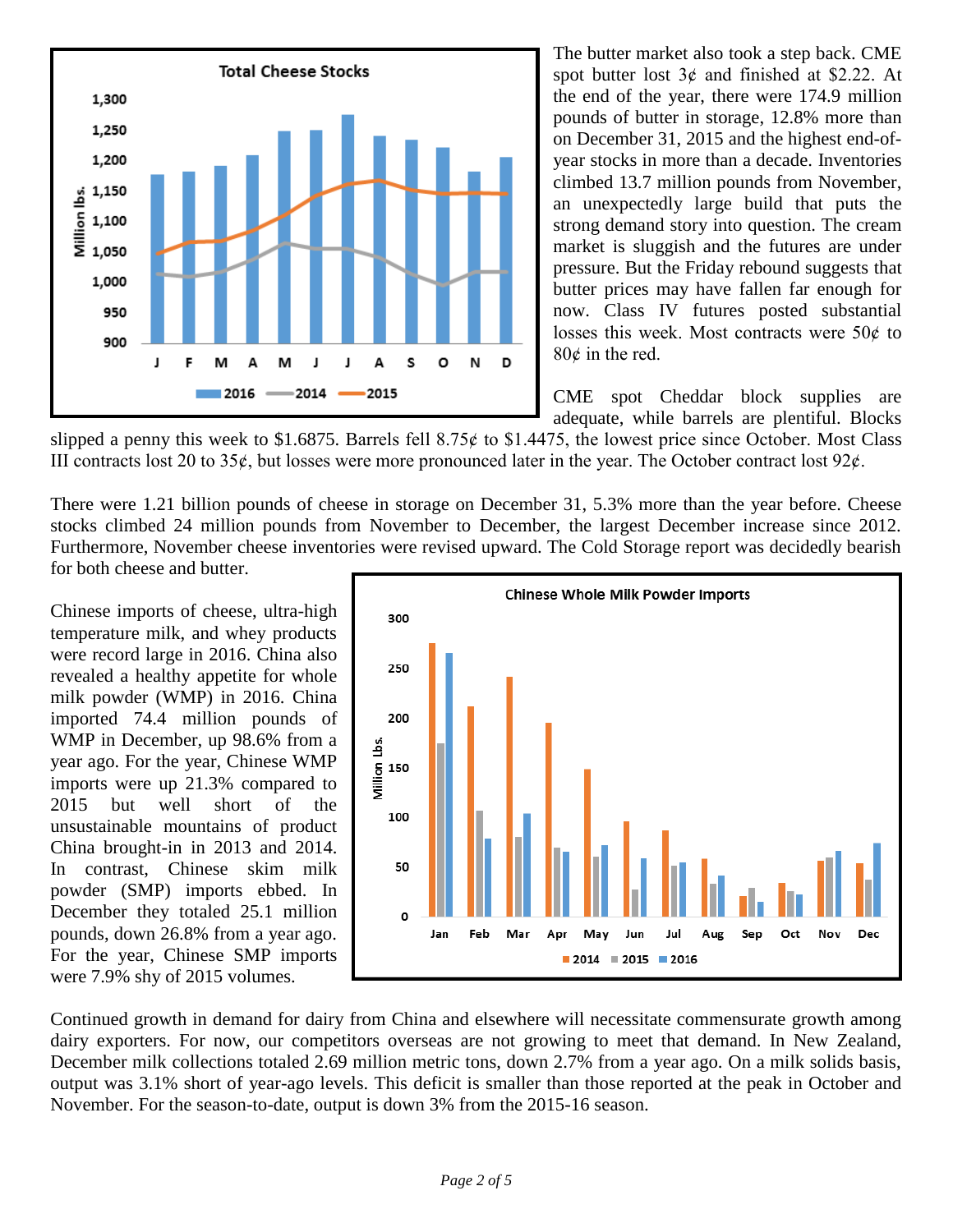U.S. dairy output more than makes up for New Zealand's shortfall. U.S. milk production totaled 17.9 billion pounds in December, up 2.2% from December 2015, and in line with gains reported in recent months.



California's dairy producers stepped up production 0.5% from the year before. Growth continued at a modest pace in the Midwest and accelerated in the Southern Plains and mountain states. Production was up 11.7% in Texas, 9.5% in Kansas, 7.3% in Colorado, and 7.1% in New Mexico. The year-over-year gains in Texas and New Mexico were likely boosted a bit by comparisons to depressed output after winter storm Goliath the year before. However, the devastating storm arrived late in the month, and much of its impact on milk production hit in January.

USDA reported the dairy herd at 9.358 million head, a more than 20-year high. The agency revised upward its estimate of the November

dairy herd by 8,000 head and reported that dairy producers added 11,000 head in December. Cows in much of the west are cold and muddy, which could stifle national milk output for a time, but given the size of the dairy herd, U.S. milk output is likely to continue to accelerate in the medium-term.

## *Grain Markets*

After jumping to six-month highs last week, corn futures retreated. The March contract settled today at \$3.625 per bushel, down more than  $7¢$  from last week. March soybeans closed at \$10.4925, down  $18.25¢$ from last Friday.

Argentina's Agricultural Ministry reports that 1.6 million acres of soybeans and 395,000 hectares of corn were affected by recent flooding. However, they don't give any indication of how badly the heavy rains have damaged production potential. Even assuming a total loss of all crops on these



acres, this would reduce the Argentine soybean crop by about 1.9 million metric tons, and crimp corn production by 1.2 million metric tons. These volumes represent a 3.3% decline in both the corn and soybean crops relative to USDA's January production estimates.

But a total loss seems unlikely. Drier weather has returned to central Argentina, allowing flood waters to recede and planting to progress. The forecast looks favorable, with sunshine through the end of the month and scattered rains in early February. In southern Argentina, it's too dry and double-cropped acreage is likely to suffer. Conditions are excellent in most of Brazil, with the exception of Bahia, a relatively low-production state. South American production appears sufficient to meet the impressive, sustained growth in global soybean demand. However, if the weather takes a turn for the worse, the soybean market is likely to surge.

\*\*\*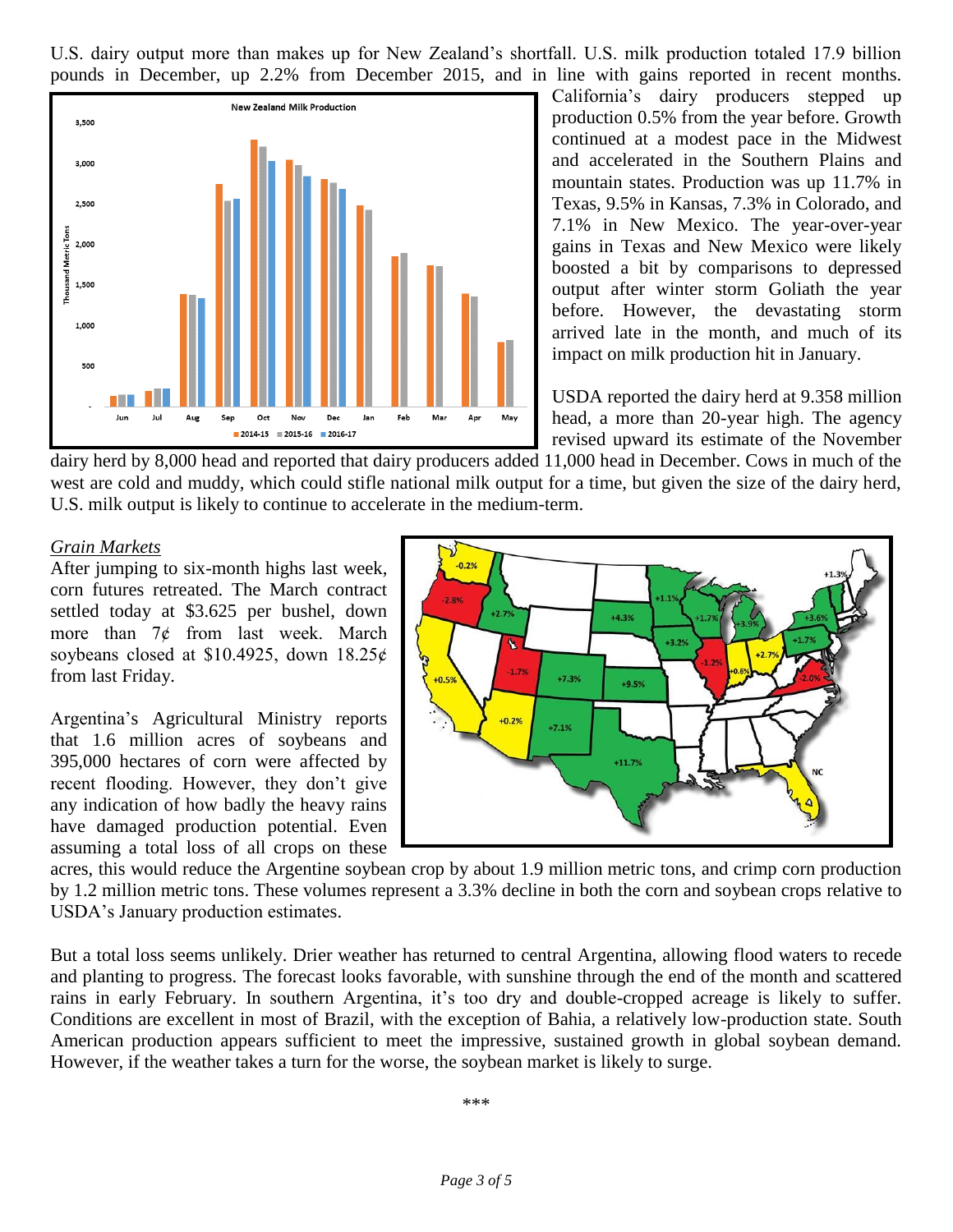**CDFA RELEASES ANNUAL COST OF PROCESSING STUDY:** *(By Geoff Vanden Heuvel, MPC Board Member and Economics Consultant.)* The California Department of Food and Agriculture (CDFA) released its 2015 manufacturing cost study last week. Back in the old days when milk hearings in California were frequent, the release of a new study would inevitably prompt the processors to petition for a hearing to consider raising the make allowance in the California formulas. Currently, the whole state hearing processes seems to be on hold awaiting the release by USDA of a result of the California Federal Milk Marketing Order hearing, which is expected very soon. However, the studies do have some interesting information that I thought I would pass along. According to CDFA's survey of California's manufacturers, the 2015 average cost to make nonfat dry milk and cheese inched up by about a half cent per pound of product over the 2014 study averages. Their survey reports that the butter manufacturing cost was nearly unchanged from 2014.

The current class 4a formula make allowances were set in 2011. The allowance currently used for butter is 16.35 cents per pound. CDFA's surveyed cost to make butter in the recent study was 18.42 cents per pound. The formula make allowance for nonfat dry milk is 17.63 cents per pound. CDFA's surveyed cost to make nonfat in the study was 20.78 cents per pound. On the cheese side, the block cheddar cheese make allowance was last changed in 2007 and is 19.88 cents per pound. CDFA's surveyed cost of manufacturing block cheddar cheese in 2015 was calculated at 23.94 cents per pound. So there are some pretty big gaps between the current formula make allowances and costs reported in CDFA's study after surveying California's manufacturers.

By the way, the FMMO make allowance for butter is 17.11 cents per pound, the nonfat dry milk make allowance is 16.78 cents per pound and the cheese make allowance is 20.03 per pound. Pretty similar.

This is not the whole story with regards to whether our current formulas are where they should be. The formulas are based on commodity dairy products (and for cheddar cheese and butter, those sales are for large lots sold at bulk prices on the Chicago Mercantile exchange). Profit opportunities for the plants lay in making and selling dairy products that bring higher sales prices than the basic commodity values that are embedded in the minimum pricing formulas. There are also other parts of the formula that are subject to debate. But clearly processors are interested in making changes to these formulas whenever conditions will allow it.

Two more items of interest. The CDFA cheese study estimated the cheese yield in the study's participating plants to be 13.31 pounds of cheese for every 100 pounds of milk in the cheese vat. That milk had an average composition of 4.73% butterfat and 9.62% solids nonfat. That is certainly not average Holstein milk. The study also identified the average payroll cost per employee. For butter/powder plants it was \$88,096 per employee in the plant. For cheese makers it was \$67,855 per employee. That seems like a pretty big difference.

**THANK YOU, ROB VANDENHEUVEL FOR YOUR DEDICATION AND SERVICE TO CALIFORNIA DAIRY FAMILIES:** *(By Kevin Abernathy, MPC General Manager)* Milk Producers Council announced last week that the stellar leadership and tenure of Rob Vandenheuvel will come to end as he transitions to a new role with California Dairies, Inc.

\*\*\*

As has long been the case, the MPC board is focused on the future and the best interests of California dairy families. With that in mind, they asked Rob and I to develop a vision for what MPC will achieve on behalf of producers going forward. It's exciting – and humbling – to think about the future and how we can continue to make progress on your behalf.

Personally, it has been a pleasure over the past five years to work with Rob and an amazing board of directors. We've always felt that we are just the spokespersons for a dynamic board, working on it, and the membership's, behalf.

At a time when one could be sad, I'm elated. The broader dairy industry is gaining Rob's tremendous talents and